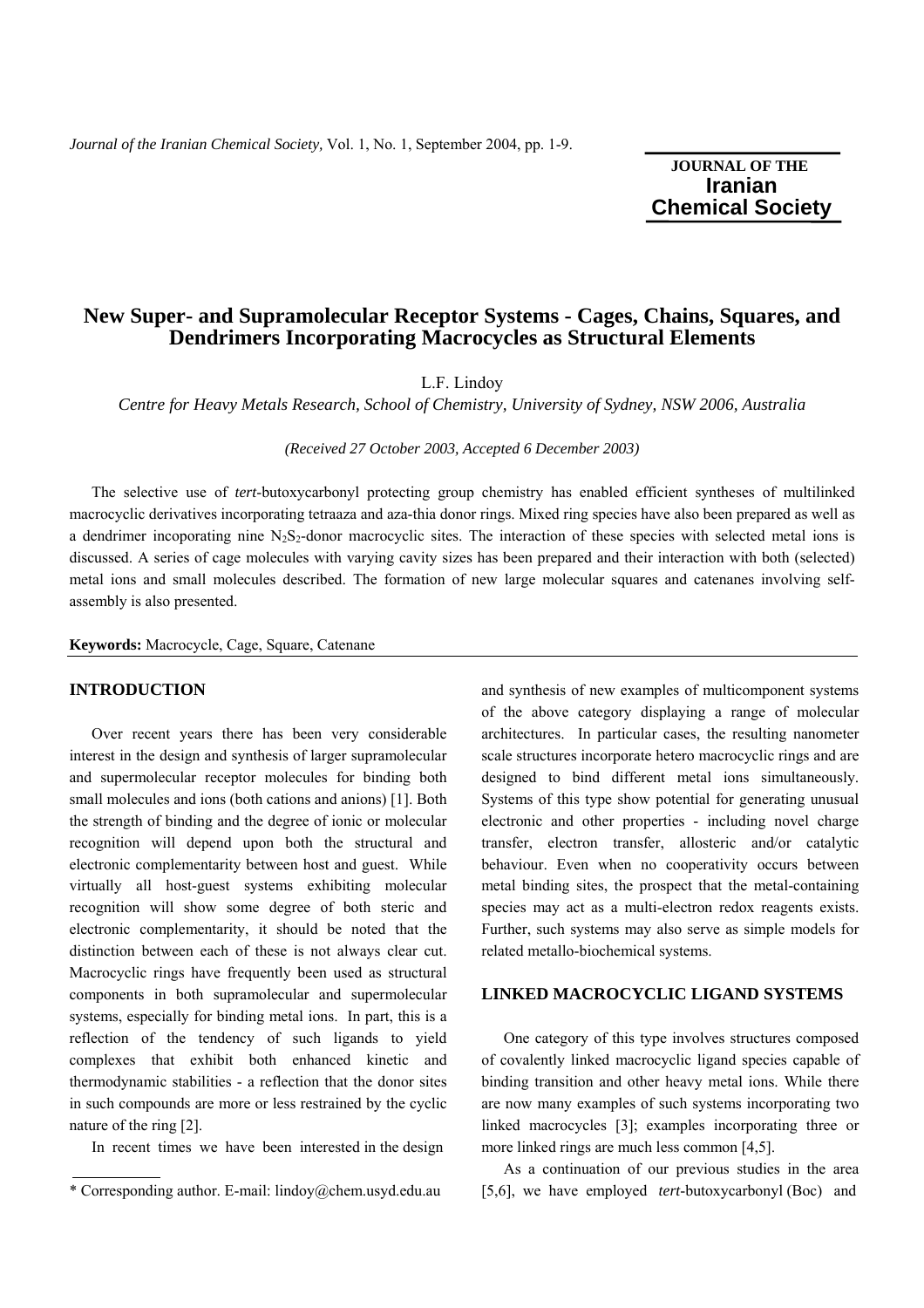2,2,2-trichloroethoxycarbonyl (Troc) protecting group chemistry (for the protection of secondary amine sites) to prepare a range of linked macrocyclic rings systems incorporating three or four linked rings. The first series of this type was based on the tetraaza cyclam nucleus.

 Cyclam, with its 14-membered ring, has long been shown to complex with a very wide range of metal ions, including ions with less common metal oxidation states such as nickel(III), copper(III), silver(II) and silver(III)  $[7]$ . Differentially Boc-protected cyclam derivatives[8,9] have been used as key intermediates for the synthesis of each of the linked cyclam derivatives **1**- **4** [10]. Thus, for example, the tris(N-Boc)cyclam species was employed as the cyclamcontaining precursor for the preparation of **1** and **2**. The synthesis of 1,3,5-tribenzyl-linked compound **1** (Scheme 1) is a representative synthetic strategy employed by us (a brief report of the synthesis of this product using a different (non protecting group) procedure has also appeared) [11].

 It was anticipated that the species **1**- **4** might yield a wide range of interesting new metal derivatives, whose properties, at least in part, reflect the relatively defined





 *Scheme 1*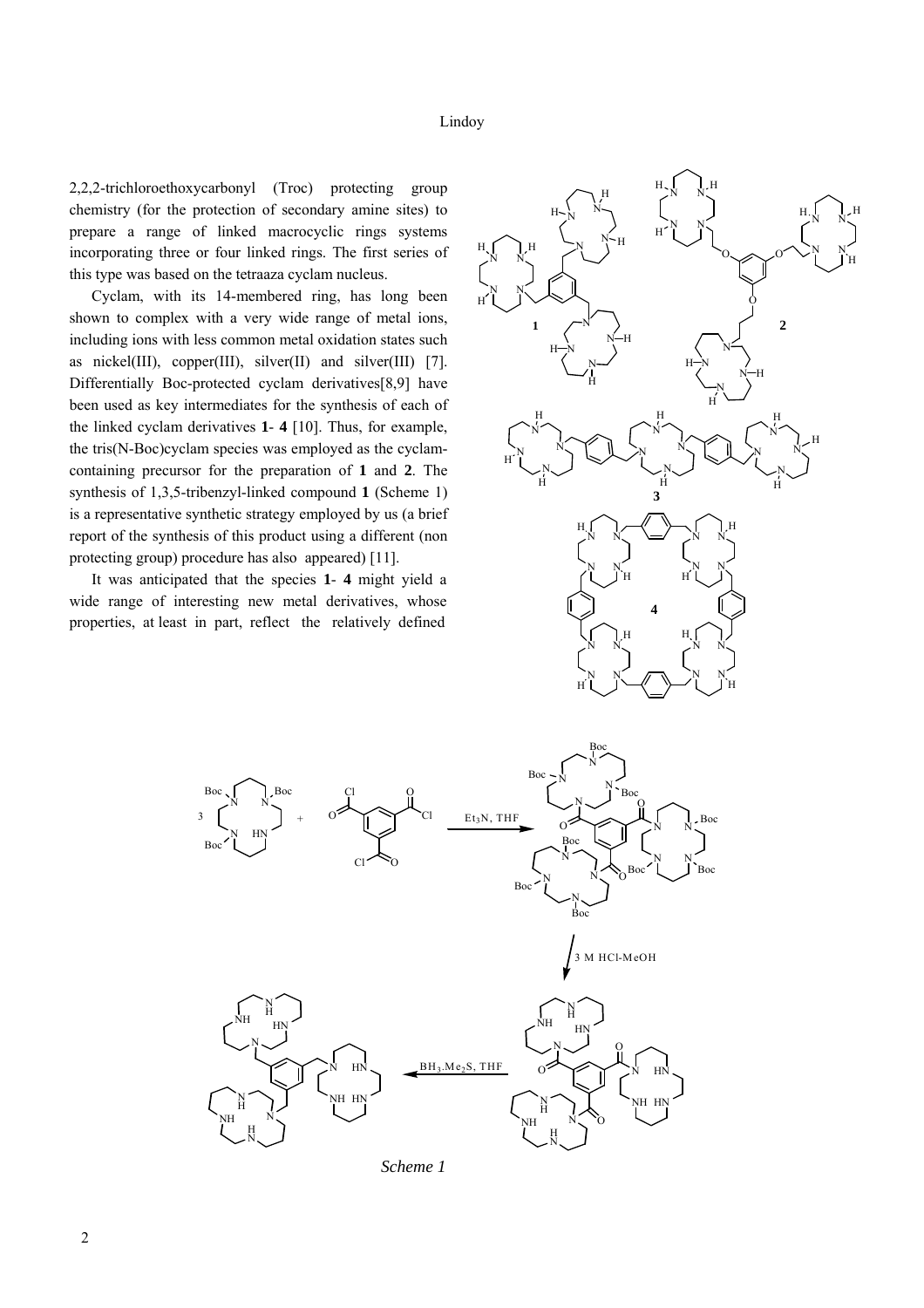spatial and electronic environments associated with the metal binding sites in these structures. Further, the novel tetra-linked derivative **4** incorporates a large central cavity that has the potential to acting as a large receptor for inclusion of a suitable guest. Variation of the coordinated metal in such a system should provide a means for 'tuning' the electronic nature of this cavity and hence influence the electronic environment of an included guest-experiments of this type are planned for the future.

 Each of **1** - **4** have been demonstrated to form complexes with some or all of the following transition and posttransition metal ions,  $Ni(II)$ ,  $Cu(II)$ ,  $Zn(II)$ ,  $Cd(II)$ , and Pd(II), with emphasis being given to Ni(II) and Cu(II). In each case, it was postulated that the respective metal ions occupied all the available macrocyclic sites. This was confirmed to occur for the Ni(II) complex of **1** and the Cu(II) complex of **3** in solution by means of spectrophotometric titration [12,13]. Similarly, a synchrotron structure determination using a small crystal of  $[Ni_3(1)]^{6+}$  confirms that each nickel occupies one of the three macrocyclic cavities in a low-spin, square planar coordination arrangement. Each of the macrocyclic rings adopts the stable trans-III arrangement in this case.

 In general, where measurements were possible magnetic, electrochemical and epr studies indicate that there is little communication between individual metal centres in the complexes of **1**-**4**; this is undoubtedly a reflection of the use of *p*-xylyl groups as (extended) spacers in these four ligand systems. Using **3** as an example, cyclic voltamograms of both the trinuclear Ni(II) (low-spin) and Cu(II) complexes of this ligand system gave evidence for the presence of M(II)/M(III) as well as M(I)/M(II) couples in acetonitrile

[13].

 The strategies employed in the above studies have been extended to the preparation of linked mixed-donor macrocyclic systems. The metal ion binding properties of the symmetrical tri-linked species **5** and **6**, incorporating 16 membered,  $N_2S_2$ -donor macrocycles and 1,3,5-tribenzyl or phloroglucinol cores has been carried out. The complexation of all these unusual  $N_2S_2$ -ring systems with the soft metal ions silver(I) [14], palladium(II) [15] and platinum(II) [15] has been investigated, and microanalytical as well as mass spectrometric data are in accord with all three macrocyclic sites once again being occupied in each complex. Selected complexes of type  $[Ag_3L](NO_3)$ <sub>3</sub> and  $[M_3L](PF_6)$ <sub>6</sub> (M = Pd or Pt) were isolated [14,15] and their properties compared with complexes of the those of the analogously substituted single-ring macrocycles. For example, the X-ray structure of  $[PdL](PF_6)$  (where L is a single *N*-benzylated derivative of the  $N_2S_2$ -donor macrocycle), showed that the palladium is coordinated to all four donor atoms of the macrocycle in a square planar manner. NMR titrations in the case of silver(I) [14], and spectrophotometric titrations for palladium(II) and platinum(II) [15], all confirm that 3:1 (metal:ligand) stoichiometries also occur for the complexes of the trilinked ligands in non-aqueous solution.

Macrocycle  $6 (R = H)$  represents a first generation core for higher order dendritic systems and as an extension of these studies a related system incorporating nine linked  $N<sub>2</sub>S<sub>2</sub>$ -macrocycles has been synthesized; namely, this core has been employed for the synthesis of the second generation system **7**. Frustratingly, the palladium(II) derivative of **7** resisted mass spectral characterisation using a variety of ionisation methods (EI, FAB, MALDI or

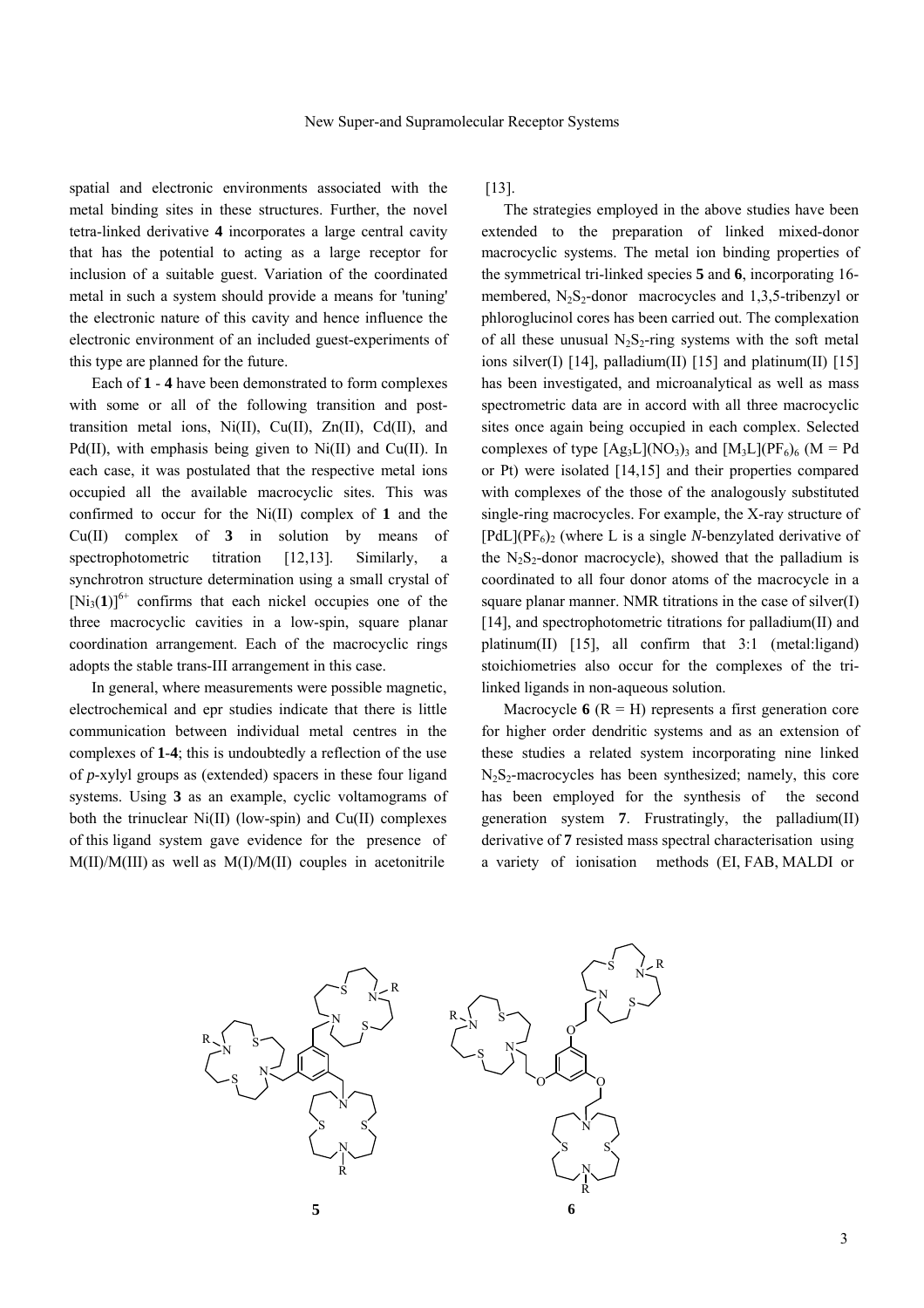



ES), perhaps reflecting the 18+ charge that is associated with a nona-nuclear cation of the type proposed. However, the binding of nine palladium(II) ions to **7** was demonstrated by means of a spectrophotometric titration involving the addition of the nine-ring dendrimer to palladium(II) chloride in acetonitrile and plotting the increase in absorbance at 300 nm; a clear endpoint at a 9:1 ratio of palladium to dendrimer was obtained [16].

 Based on the above synthetic approaches, it has proved possible to prepare linked hetero-macrocyclic systems [17]. Two representative systems of this type, capable of binding two or three different metal ions simultaneously, are given by **8** and **9**. In particular, these systems were designed to take up metals selectively into the respective cavities, especially with respect to the metal's hardness or softness. Preliminary studies employing both **8** and **9** as well as other related hetero-ring systems indicate that this does occur and further studies are currently underway.

## **MOLECULAR CAGES**

We have also been involved in the design and synthesis

of new 'cage' structures containing three- dimensional cavities for selectively binding 'guest' metal ions or small molecules. Relative to two-dimensional ligands, molecular cages (cryptands) are potentially able to present a more defined receptor cavity to an incoming guest of the above type. Namely, complementarity with the guest ion or molecule may, in principle, be able to be achieved more readily due to the presence of a three-dimensional receptor and hence may lead to higher selectivity for binding a guest of interest.

 The now classic study by Lehn *et al*. [18] demonstrated that a range of aza-capped flexible polyether cages, **10** and **11** are examples, show cavity size selectivity towards particular alkali and alkaline earth ions. Nevertheless, cages of this type incorporate flexible  $-O(CH_2)_nO$ - (n = 2 or 3) 'links' between their donor atoms and hence are able to

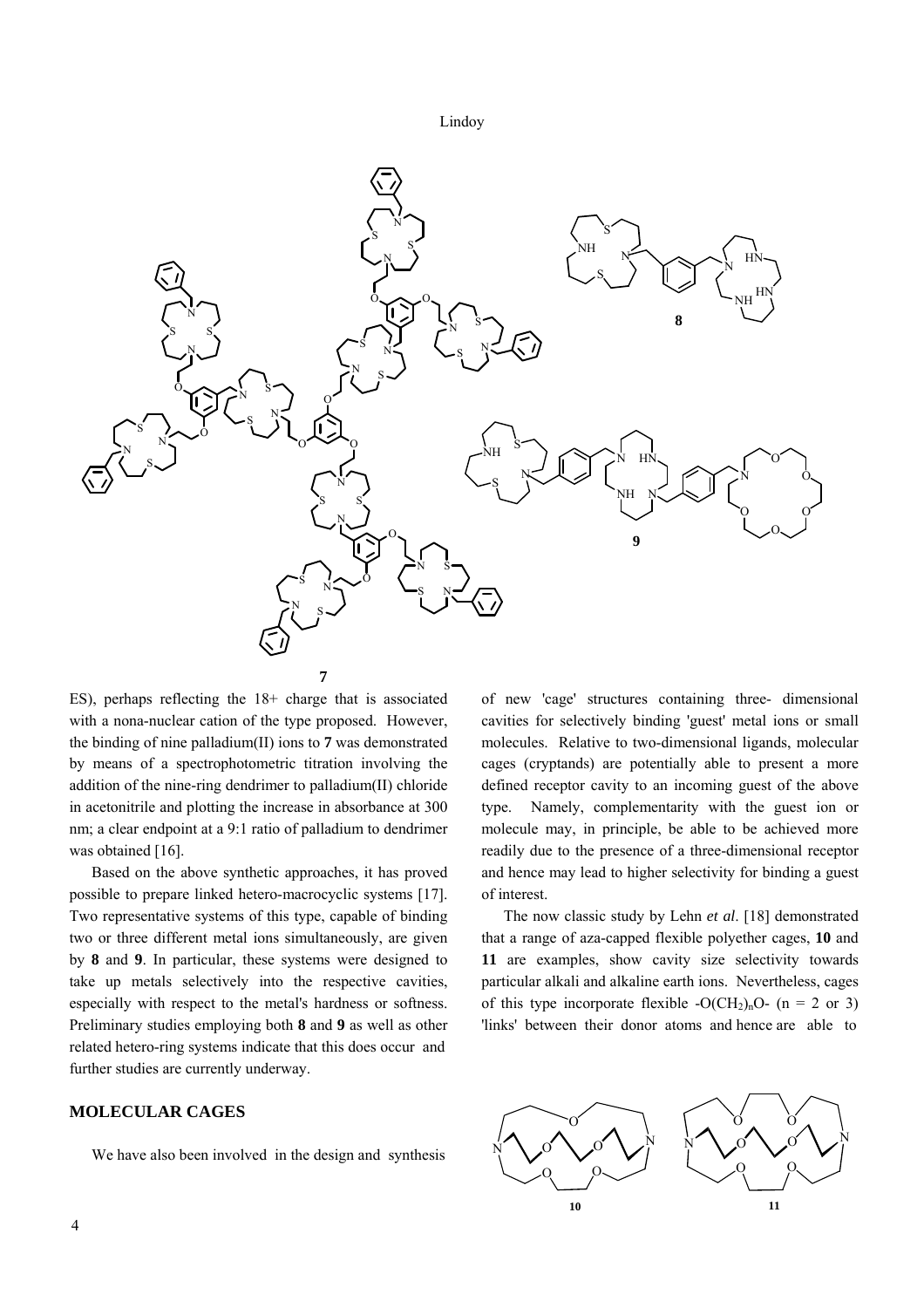accommodate to some degree the requirements of an included guest. While a higher degree of rigidity may correspond to increased preorganisation for complexation and hence aid the thermodynamics of complexation for particular guests, it may also play an unfavourable role by inhibiting the entry of the guest into the cavity.

 In our initial studies, we set out to investigate the effects of cage rigidity on complexation behaviour and our early studies clearly revealed that the  $N_2O_6$ -cages of type 12 (R = H or *t*-Bu) [19] and **13** [20] are poor coordinating agents for metals [21]. For example, the reasons for the poor affinity of **12** for alkali metals were probed using structural and molecular modelling (including DFT) studies [19,22] It is clear that these systems do not adopt an *endo* arrangements of the lone pairs on the nitrogen caps but rather adopt an six benzyl  $-CH_2$ - groups into the central cavity such that the latter's volume is much reduced. The cavity is no longer large enough to accommodate an alkali metal ion.

 In contrast to the above, we observed that when one or two of the aromatic ring-containing 'straps' linking the terminal nitrogen atoms of **13** ( $R = t$ -Bu) was replaced by an aliphatic strap of type  $-CH_2CH_2OCH_2CH_2OCH_2CH_2-$  to yield **14** ( $R = t$ -Bu) and **15** ( $R = t$ -Bu) then uptake of individual alkali metals was observed to occur and the X-ray structure of the sodium complex of the cage incorporating two aliphatic straps confirmed that this metal ion now occupies the central cavity of the cage [22]. This behaviour

is a direct consequence of the additional flexibility present in the new derivatives, which enables them to achieve *endoendo* arrangements of the nitrogen bridgeheads (with a corresponding increase in the cavity size available for metal ion binding). A series of solvent extraction experiments (water/chloroform) involving the extraction of sodium picrate by the cages (four in all) in which the dibenzocontaining straps are successively replaced by aliphatic ones is now complete. Under the conditions employed, a progressive increase in extraction efficiency occurred as the number of aliphatic 'straps' increased from zero to three.

 In view of the above behaviour, the studies were extended to include the synthesis of new cages in which the 'straps' in **12** were elongated to enlarge the central cavity with the aim of incorporating a suitable guest. The first product of this type incorporated three pyridyl groups between the ether heteroatoms of **12** to yield the extended cage **16** [23]. The rigidity associated with the tribenzylamine bridgeheads in this cage, once again, introduces a measure of preorganisation into this system. Molecular modelling indicated that the central cavity now approximated that of a 'slot', centred on the plane passing through the three pyridyl nitrogens (the calculations also confirmed that the *exo*-*exo* arrangement of the nitrogen caps remains strongly favoured). The cavity appeared ideal for insertion of flat aromatic-like rings. The X-ray structure of this compound, recrystallised from benzene, shows that



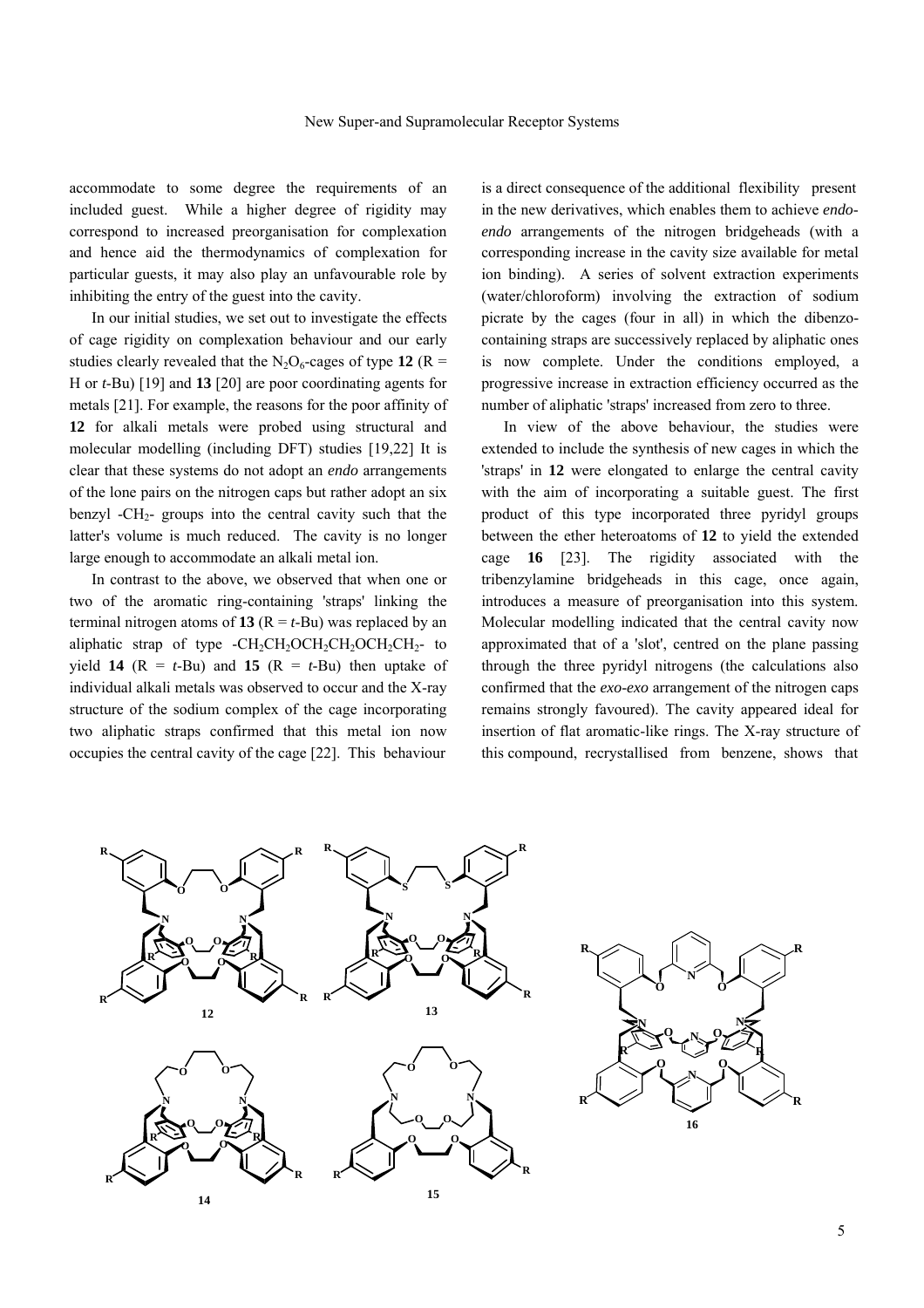the bridgehead methylene groups 'intrude' somewhat into the cavity such that it is significantly truncated [24]. In this case a benzene guest is encapsulated centrally in this cavity, being held in position by 'T'-shaped,  $\pi$ -stacking interactions of the edge-to-face type between the pyridine rings (orientated 'sidewise') of the host and alternate hydrogens on the benzene guest. The latter is aligned symmetrically with respect to the overall pseudo 3-fold symmetry of the cage.

 The diameter of the cavity, as defined by the positions of the heterocyclic nitrogen atoms, suggested that that this cage was ideal for accepting a phloroglucinol guest, with the latter being suitably orientated to undergo hydrogen bonding, via its phenol hydrogens, to the trigonally orientated nitrogens. Accordingly,  $16 (R = t$ -Bu) was found to solubilise phloroglucinol in dichloromethane and chloroform and NMR evidence showed that it interacts in a 1:1 ratio with this triphenol. The NMR data in are in accord with this guest occupying the central cavity of **16** as postulated above. Molecular mechanics and semi-empirical molecular orbital (AM1) calculations also supported the formation of such a host-guest complex. Further evidence for the role of hydrogen bonding in stabilising the above host-guest complex was obtained by repeating the experiment using the corresponding cage in which the three pyridyl groups of **16** had been replaced by three *m*-xylyl groups. In contrast to the previous situation, there was no evidence for host-guest formation when this new cage was mixed with phloroglucinol; that is, the respective <sup>1</sup>H NMR chemical shifts for this cage were unaffected on addition of this potential guest. Significantly, the NMR induced chemical shift data indicate that **16** ( $R = t$ -Bu) interacts more strongly with phloroglucinol relative to a range of other mono-, di- and tri-phenolic derivatives whose steric

properties make them less than ideal for simultaneous binding to the trigonally disposed pyridyl nitrogens of **16**. Clearly, both the steric and electronic properties of **16** result in it being an ideal (and selective) synthetic receptor for phloroglucinol.

 As a direct extension of the above studies it was decided to expand the available cavity in the  $N_3O_2$ -cage in another way; namely, by insertion of 2,2'-bipyridyl moieties in the centre of each 'strap' to yield an extended cage of type **17** (R = H or *t*-Bu) [25]. While this product was initially synthesised in small yield by a conventional 'multi-step' procedure, it was subsequently shown to be best obtained by means of a metal template procedure involving the reductive amination of three equivalents of the dialdehyde **18** in the presence of iron(II), cobalt(II) or nickel(II), an excess of ammonium acetate, and sodium cyanoborohydride in acetonitrile. The ammonium ion ultimately forms the bridgehead nitrogens by means of sequential imine condensation and reduction steps.

 Both derivatives of type **17** readily form 1:1 complexes with a number of transition and post-transition metal ions. Initial molecular modelling suggested that **17** would interact with a single octahedral metal ion such that a helical twist is induced. X-ray structure determinations on both the free cage and its manganese $(II)$ , iron $(II)$ , nickel $(II)$  and copper(II) metal complexes have been determined. All structures show a triple helical twist, with the structure of the nickel(II) derivative being given in Figure 1. Intriguingly, the structures fall into two categories - those in which the bridgehead nitrogen lone-pairs are *exo* nickel(II) and copper(II)] and those in which they are *endo*  [manganese(II) and iron(II)]*.* For the systems showing *exoexo* configurations of their lone pairs, the central metal ion

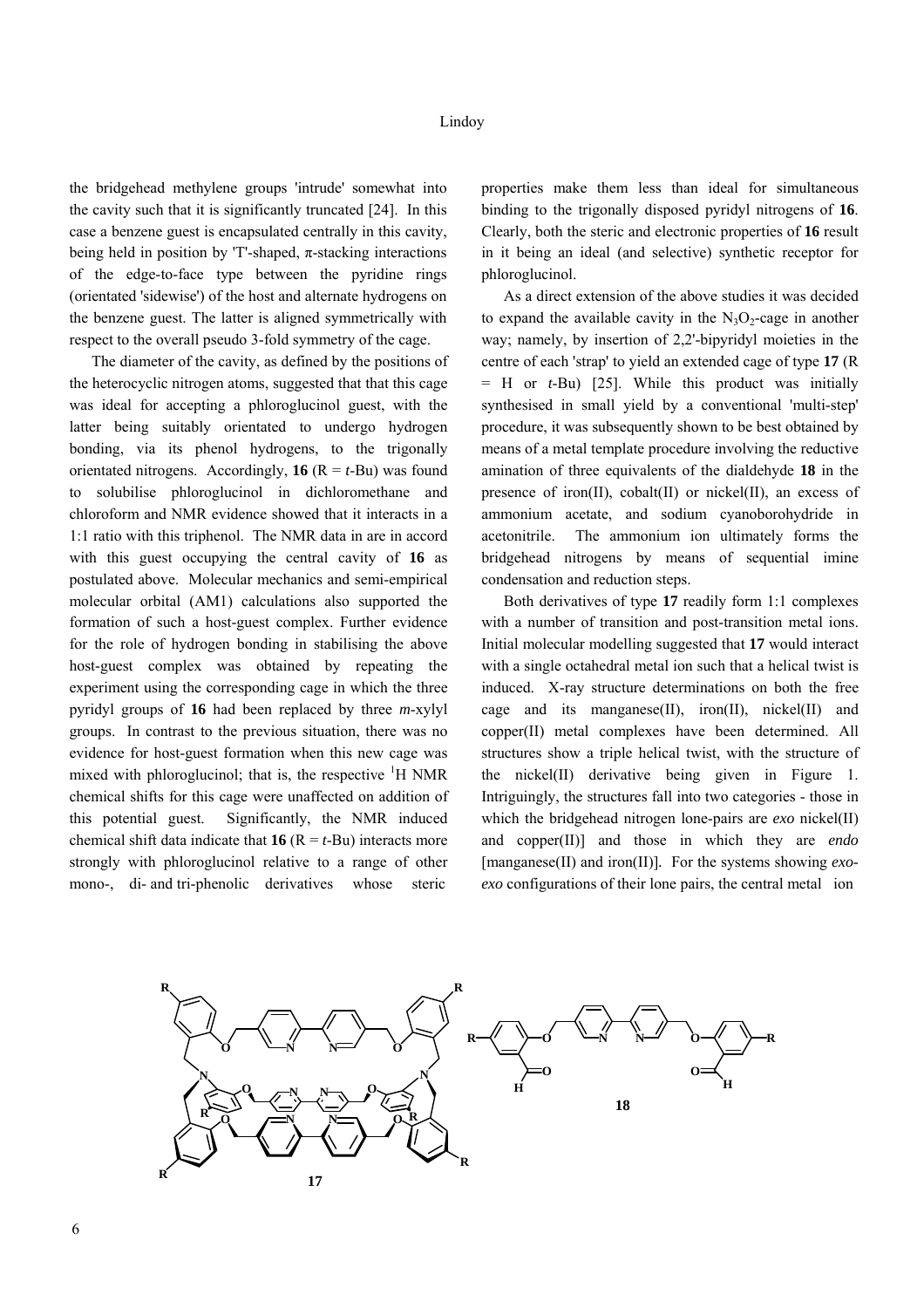

**Fig. 1.** X-ray structure of the triple helical cation.  $[Fe(17)]^{2+}$ .

is seen to induce a helical twist that extends about 22 Å along the axial length of the molecule (around 26 Å for each strand when measured around the outside of the helix). Such behaviour is unusual relative to other helical structures reported recently in which multiple metal-ion coordination is required to induce a helical twist along the length of the system [1].

#### **SELF-ASSEMBLED SYSTEMS**

#### **A Molecular Square**

In work in progress we have investigated the prospect of inducing the self-assembly process given in Scheme 2 to produce the supramolecular square **19** [26]. Accordingly, the precursor to the 'corner unit', [Pt(1,3 bis(diphenylphosphino)propane)( $NO<sub>3</sub>$ )<sub>2</sub>], and the required dipyridyl-substituted, tetraaza macrocycle (see **19**) were mixed in dichloromethane in a 1:1 ratio and the reaction solution monitored by  $3^{1}P$  NMR. Under the conditions employed, three main phosphorus-containing products were occurrence of more than one product in some instances [29,30] when using generally smaller side units (such as 4,4'-bipyridine) in analogous syntheses.

 In the present study, NMR diffusion measurements indicated that the molecular weight of the major product was in the range expected for the molecular weight of the square. However, attempts to isolate single crystals of this product for X-ray confirmation of its structure have so far eluded us. Nevertheless, suitable crystals of a second

product were obtained and its X-ray structure showed that it was the interesting metallocycle formed between two corner and two side units, with the macrocyclic sides bent such that the overall geometry of the adduct ellipsoidal, terminated at each end by a Pt(1,3-bis(diphenylphosphino)propane) group. Although not yet confirmed, it seems likely that the remaining product is the analogous cyclic trimer since such as has been documented to form in equilibrium with the target molecular square in the earlier studies [29-31].

#### **Synthesis of Catenanes**

 In initial studies it has proved possible to demonstrate the formation of the copper-containing catenane **20** [25]. Reaction of two molar equivalents of dialdehyde **21** to one

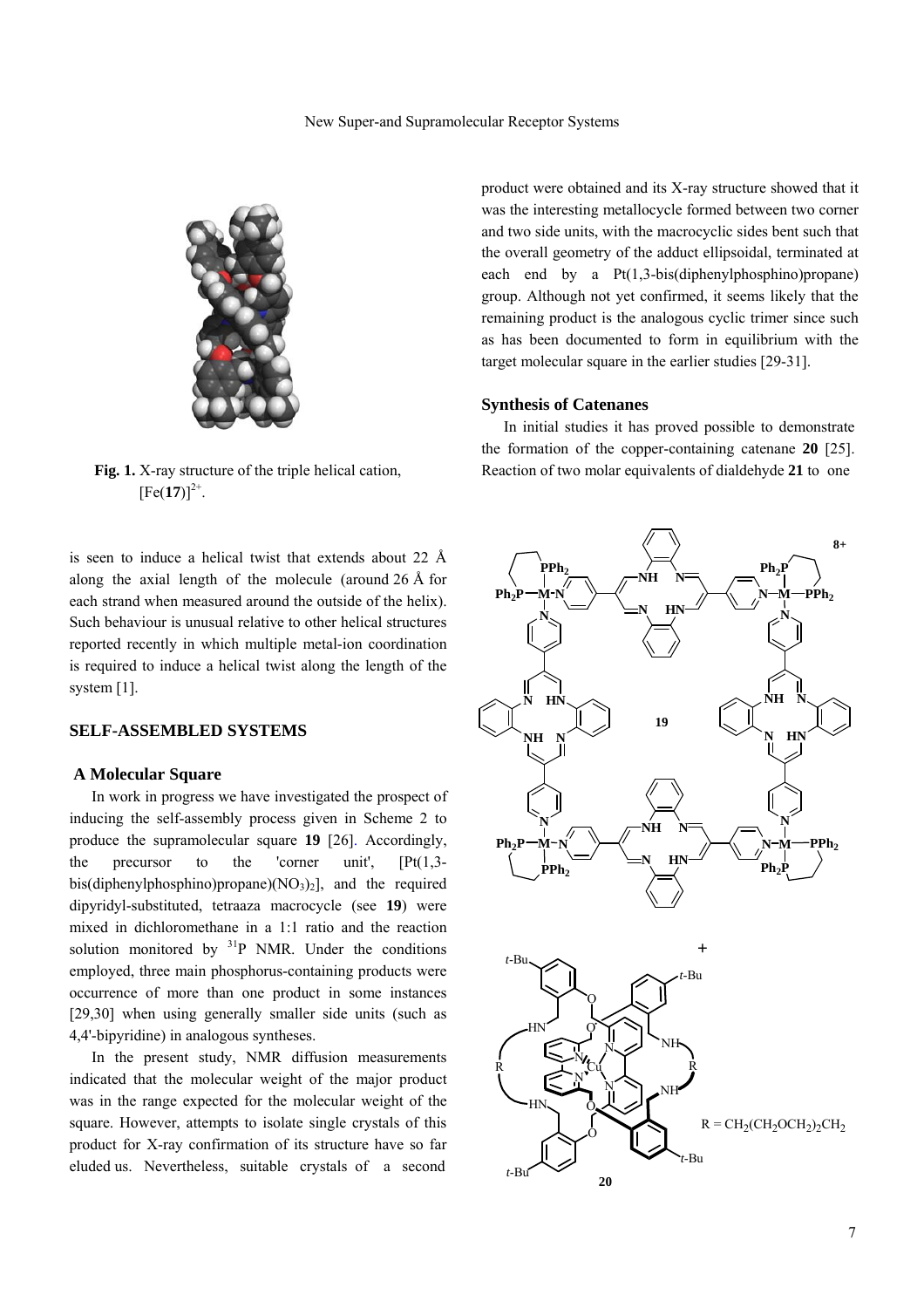

of  $[Cu(CH_3CN)_4]^+$  in methanol followed by the dropwise addition of a solution of two equivalents of  $NH<sub>2</sub>CH<sub>2</sub>(CH<sub>2</sub>OCH<sub>2</sub>)<sub>2</sub>CH<sub>2</sub>NH<sub>2</sub>$  to this bright yellow solution resulted in Schiff base condensation occurring. The course of the reaction was monitored by electrospray mass spectrometry and the formation of a product corresponding to the target tetraimine catenane was indicated. This product was then reduced *in situ* by the addition of sodium cyanoborohydrate. While the above technique indicated the clean formation of a complex of stoichiometry corresponding to the required catenane, the latter proved difficult to isolate in pure form.

 Based on molecular modelling studies at the semiemperical level, it was predicted that the use of the corresponding bis-dialdehyde derived from *p*salicylaldehyde would provide a more favourable orientation for ring closure of the aldehyde groups on copper(I) complex formation. The bis-ligand copper complex of this bis-dialdehyde was isolated as a deep red crystalline solid and its X-ray structure confirmed the above prediction, at least for the solid state. The presence of  $\pi$ stacking of the aromatic rings in this complex clearly aids orientation of the aldehyde groups for catenane formation over the other two possibilities -namely, the formation of a single large ring or of two non-interlinked rings.

Comparative semi-empirical calculations indicated that

1,6-diaminehexane appeared of ideal length to span the adjacent aldehyde groups in this precursor for catenane formation. Accordingly, this diamine was employed him for the reaction illustrated in Scheme 2. In this case crystals of the product complex were obtained and the formation of the required catenane was confirmed by X-ray diffraction. The  $\pi$ -stacking observed in the precursor bis-dialdehyde complex is preserved in this product and clearly plays a significant role in the success of the reaction procedure.

#### **ACKNOWLEDGMENTS**

 The author sincerely thanks his many students and collaborators, both past and present, for their contributions to the work outlined in this paper. Their names are given in the references cited in the text. The author also thanks the Australian Research Council for financial support and especially thanks the Iranian Chemical Society for the opportunity to visit Iran during which the material discussed above was presented as a lecture to the Second Seminar of Macrocyclic Chemistry Iranian Chemical Society May 3-4, 2003.

#### **REFERENCES**

- [1] L.F. Lindoy, M. Atkinson. 'Self-assembly in Supramolecular Chemistry'. (Royal Society for Chemistry, Cambridge 2000).
- [2] L.F. Lindoy. 'The Chemistry of Macrocyclic Ligand Complexes' (Cambridge University Press: 1989).
- [3] L.F. Lindoy, Adv. Inorg. Chem. 45 (1998) 75; J. D. Chartres, L.F. Lindoy, G.V. Meehan, Coord. Chem. Rev. 216-217 (2001) 249.